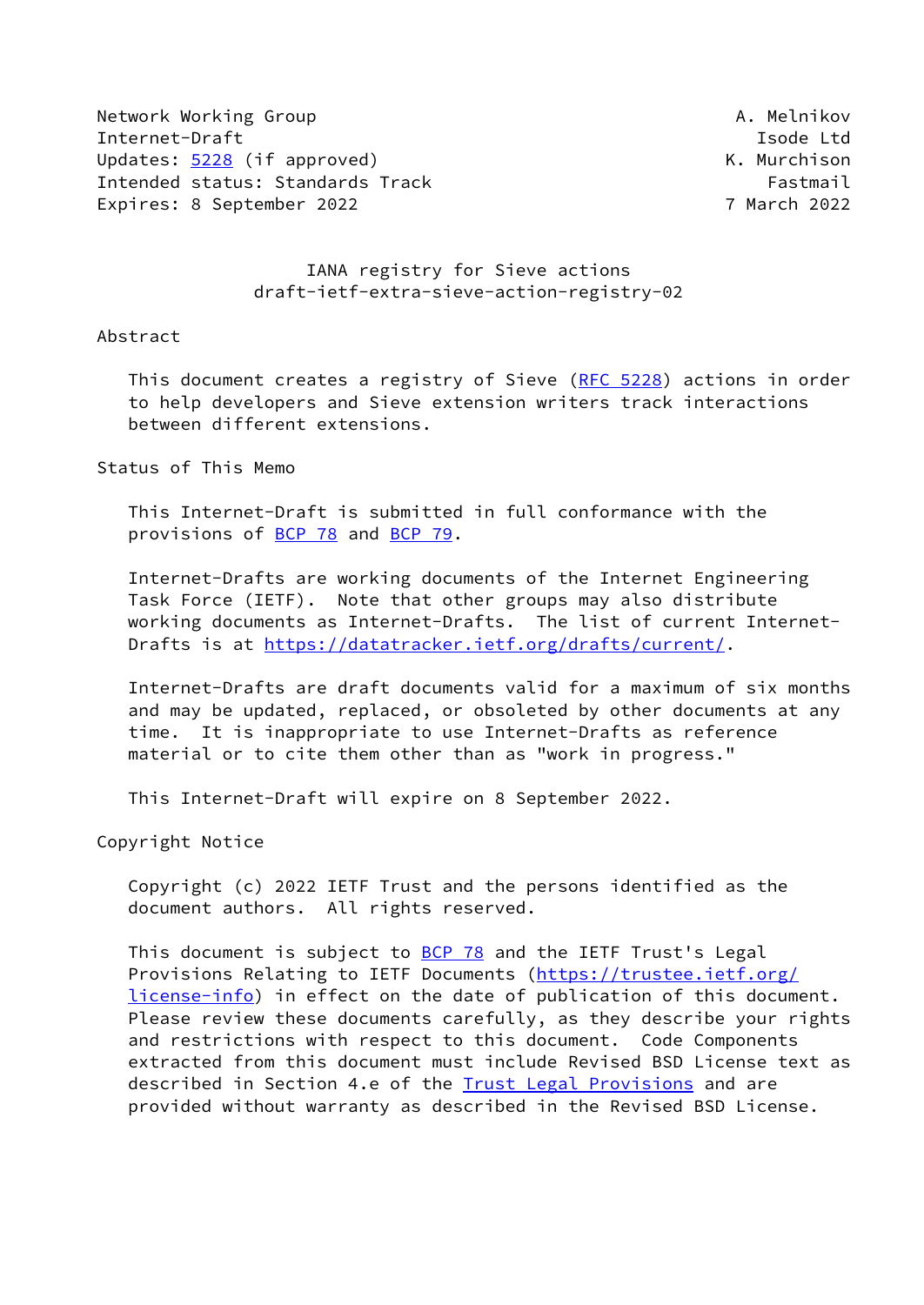<span id="page-1-1"></span>

| Internet-Draft | IANA registry for Sieve actions |  | March 2022 |  |
|----------------|---------------------------------|--|------------|--|
|                |                                 |  |            |  |

# Table of Contents

| 2. Conventions Used in This Document 2                      |  |
|-------------------------------------------------------------|--|
|                                                             |  |
| $3.1$ . Sieve Actions Registration Template and Procedure 2 |  |
| $3.2$ . Initial Sieve Action Registry 3                     |  |
|                                                             |  |
|                                                             |  |
| 5.1. Normative References 6                                 |  |
| 5.2. Informative References 6                               |  |
| Appendix A. Acknowledgements 8                              |  |
|                                                             |  |

### <span id="page-1-0"></span>[1](#page-1-0). Introduction

Sieve Email Filtering Language [\[RFC5228](https://datatracker.ietf.org/doc/pdf/rfc5228)] is a popular email filtering language used upon final mail delivery. Popularity of Sieve resulted in a myriad of Sieve extensions that can interact with each other in wonderful and complex ways. There is currently no easy way to find out all actions defined by Sieve extensions published in RFCs, which make it quite difficult for Sieve extension writers and Sieve implementation developers to forsee interactions between Sieve actions.

This document creates a registry of Sieve [[RFC5228](https://datatracker.ietf.org/doc/pdf/rfc5228)] actions in order to help developers and Sieve extension writers track interactions between different extensions.

<span id="page-1-2"></span>[2](#page-1-2). Conventions Used in This Document

 The key words "MUST", "MUST NOT", "REQUIRED", "SHALL", "SHALL NOT", "SHOULD", "SHOULD NOT", "RECOMMENDED", "NOT RECOMMENDED", "MAY", and "OPTIONAL" in this document are to be interpreted as described in [BCP](https://datatracker.ietf.org/doc/pdf/bcp14) [14](https://datatracker.ietf.org/doc/pdf/bcp14) [[RFC2119\]](https://datatracker.ietf.org/doc/pdf/rfc2119) [\[RFC8174](https://datatracker.ietf.org/doc/pdf/rfc8174)] when, and only when, they appear in all capitals, as shown here.

- <span id="page-1-3"></span>[3](#page-1-3). IANA Considerations
- <span id="page-1-4"></span>[3.1](#page-1-4). Sieve Actions Registration Template and Procedure

 IANA is requested to create a new registry for Sieve actions (see Section [2.9 of \[RFC5228\]](https://datatracker.ietf.org/doc/pdf/rfc5228#section-2.9) for details on Sieve actions). Registration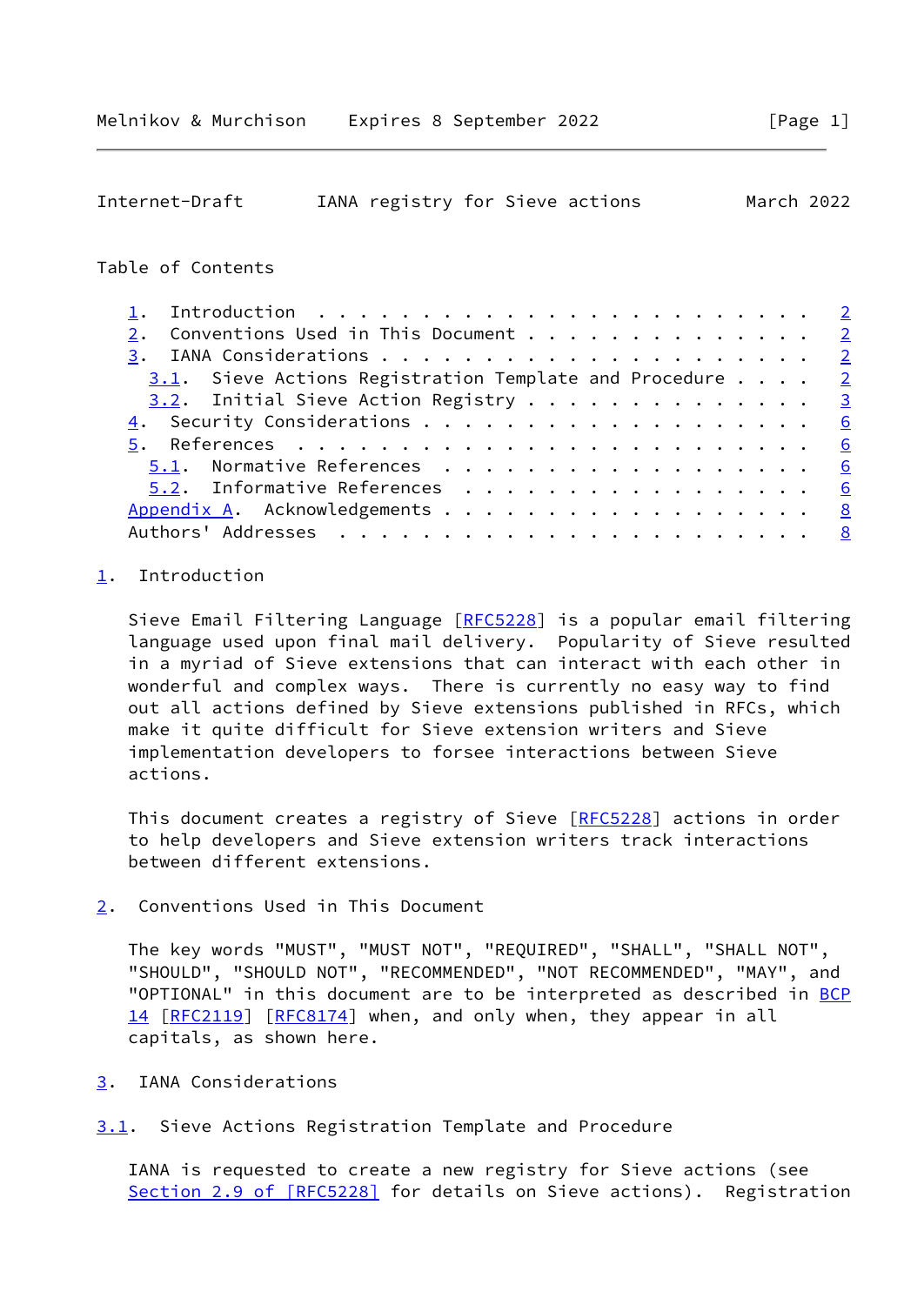of both actions specified in IETF Stream RFCs and vendor specific actions is allowed and encouraged. The registration template contains:

1. name of the action;

| Melnikov & Murchison | Expires 8 September 2022 | [Page 2] |
|----------------------|--------------------------|----------|
|                      |                          |          |

<span id="page-2-1"></span>Internet-Draft IANA registry for Sieve actions March 2022

- 2. short description;
- 3. references: one or more documents describing the action and any significant updates to its definition (this field is REQUIRED for actions described in RFCs and OPTIONAL otherwise);
- 4. name(s) of Sieve capabilit(ies) associated with the Sieve action being registered;
- 5. interactions with other Sieve actions, if any;
- 6. flag specifying whether the action cancels the implicit keep (see Section [2.10.2 of \[RFC5228\]\)](https://datatracker.ietf.org/doc/pdf/rfc5228#section-2.10.2);
- 7. whether or not this action can be used with IMAP events in Sieve  $(\overline{[REG785]})$ , and
- 8. optional comment.

 Registration procedure for this registry is Expert Review. The Designated Expert only checks that the name of the action being registered matches documentation, that the description field is accurate, that the correct documents are referenced and that the list of relevant documents is as complete as possible. The Designated Expert can't reject a registration based on personal dislike of the document defining an action and should always err on the side of registering, even if documentation is not complete.

 Addition of a new reference to an existing registration or change to the description field goes through the same registration procedure as a new registration.

<span id="page-2-0"></span>[3.2](#page-2-0). Initial Sieve Action Registry

The following table is used to initialize the actions registry.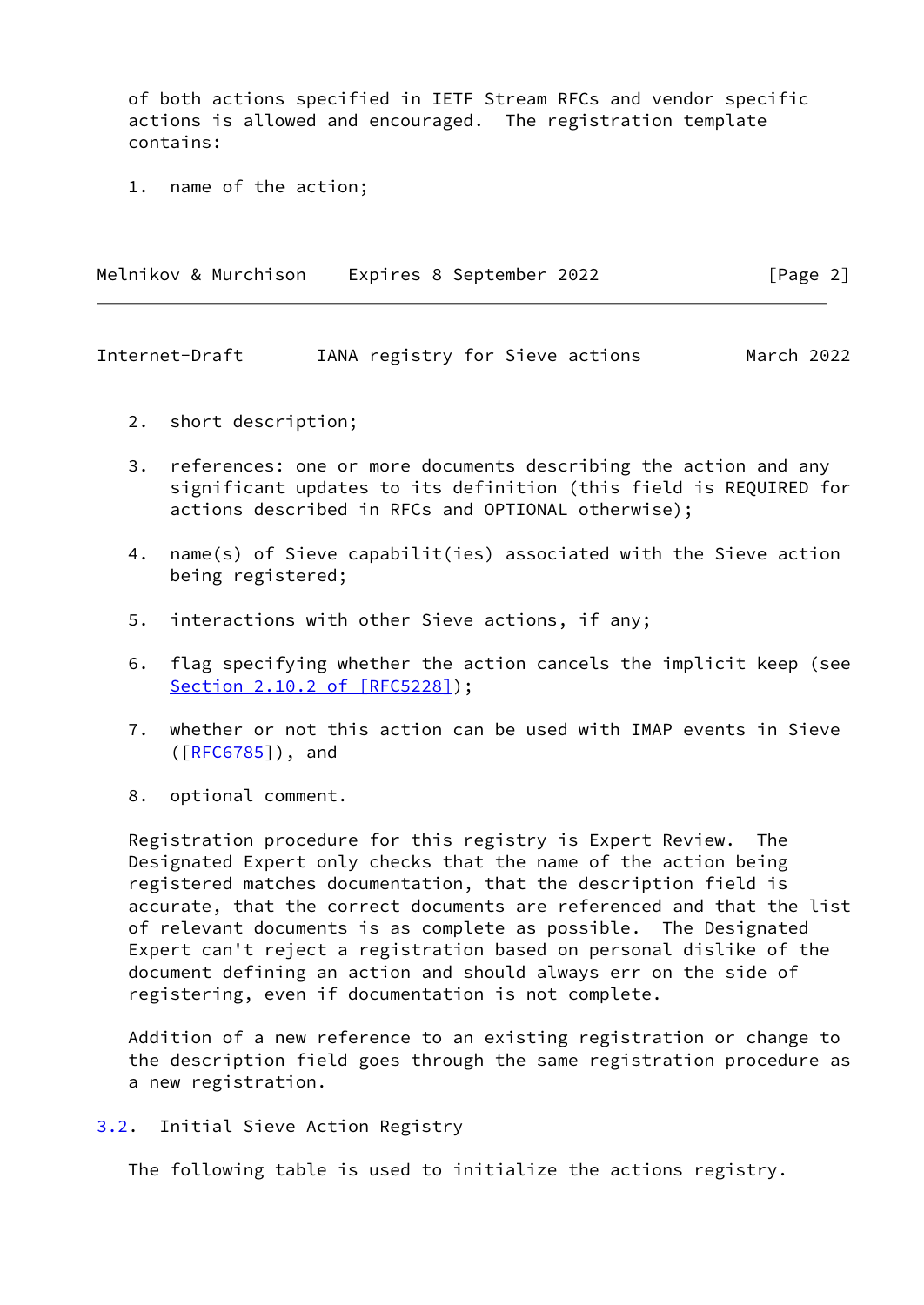| Name      | Description                                                   |                           | References Capabilities | Interactions   Cancels                                               | Implicit <br>Keep? |
|-----------|---------------------------------------------------------------|---------------------------|-------------------------|----------------------------------------------------------------------|--------------------|
| addheader | Add a header<br>field to the<br>existing<br>message<br>header | $\left[\right.$ [RFC5293] | "editheader"            | All<br>subsequent<br>tests and<br>actions<br>apply to the<br>altered | l N                |

Melnikov & Murchison Expires 8 September 2022 [Page 3]

Internet-Draft IANA registry for Sieve actions March 2022

|                         |                                                                                  |           |              | message                                                                         |                |
|-------------------------|----------------------------------------------------------------------------------|-----------|--------------|---------------------------------------------------------------------------------|----------------|
| addflag                 | Add flags to  [ <mark>RFC5232</mark> ], "imap4flags",<br>a list of<br>IMAP flags | [REC5229] | "variables"  |                                                                                 | $\overline{N}$ |
| convert                 | Convert body   [RFC6558]<br>parts from<br>one MIME type<br>to another            |           | "convert"    | All<br>subsequent<br>tests and<br>actions<br>apply to the<br>altered<br>message | l N            |
| deleteheader   Remove a | header field<br>from the<br>existing<br>message<br>header                        | [REC5293] | "editheader" | All<br>subsequent<br>tests and<br>actions<br>apply to the<br>altered<br>message | l N            |
| discard                 | Silently<br>throw away<br>the message                                            | [REC5228] |              | Compatible<br>with all<br>other<br>actions                                      | l Y            |
| enclose                 | Enclose a<br>message as an                                                       | [REC5703] | "enclose"    | All<br>subsequent                                                               | l N            |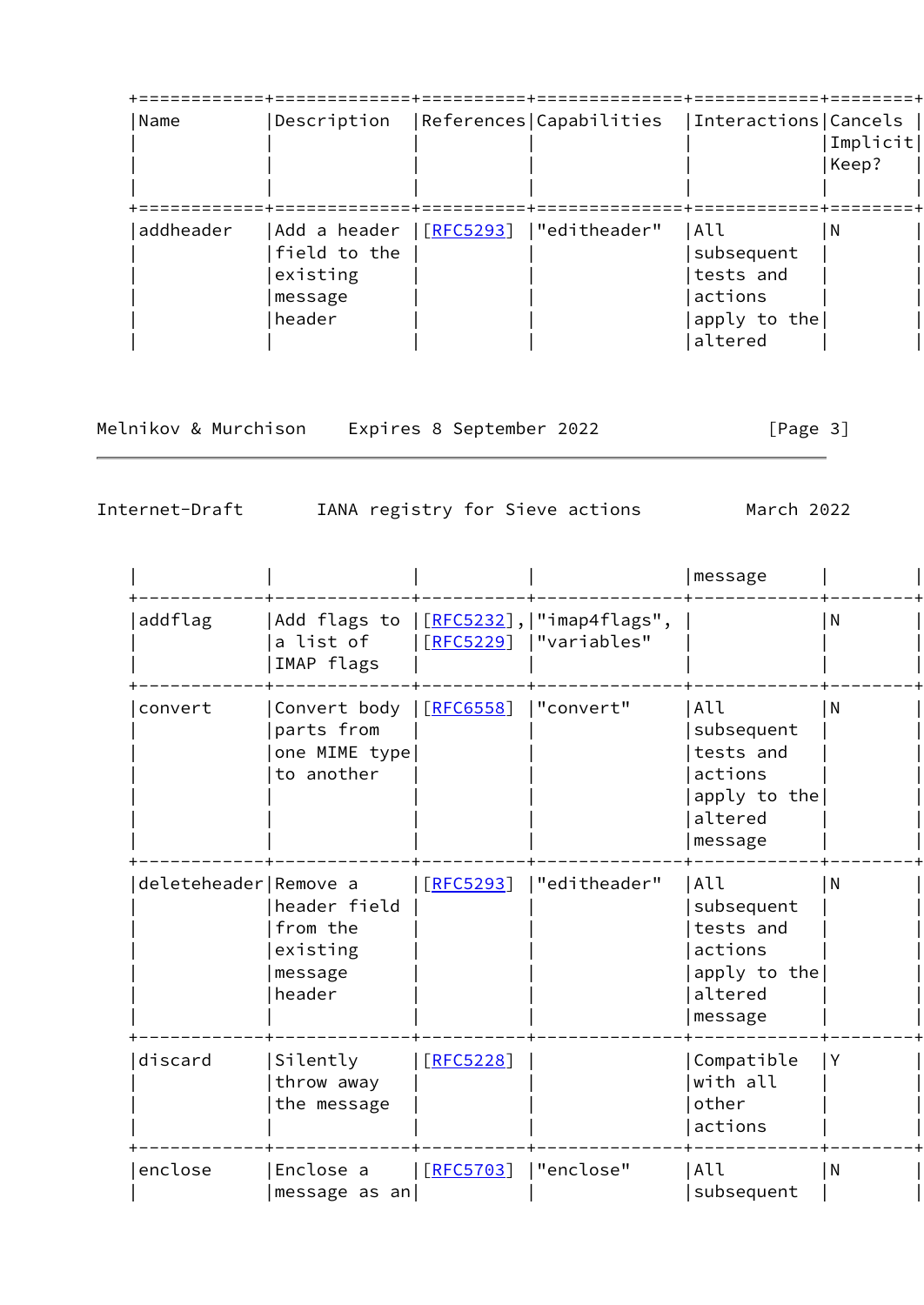|          | attachment to                                                                           |                      |                                                           | tests and                    |     |
|----------|-----------------------------------------------------------------------------------------|----------------------|-----------------------------------------------------------|------------------------------|-----|
|          | a new message                                                                           |                      |                                                           | actions,                     |     |
|          |                                                                                         |                      |                                                           | except                       |     |
|          |                                                                                         |                      |                                                           | "redirect"                   |     |
|          |                                                                                         |                      |                                                           | apply to the                 |     |
|          |                                                                                         |                      |                                                           | altered                      |     |
|          |                                                                                         |                      |                                                           | message                      |     |
| ereject  | Refuse<br>delivery of<br>the message                                                    | [RFC5429]  "ereject" |                                                           |                              |     |
|          | a MIME part   [RFC5229]   "variables"<br>into a<br>variable                             |                      | extracttext   Store text of   [RFC5703],   "extracttext", |                              | l N |
| fileinto | Deliver the  [RFC5228], "fileinto",<br> message into  [ <mark>RFC3894</mark> ], "copy", |                      |                                                           | Use of :copy Y<br>suppresses |     |

Melnikov & Murchison Expires 8 September 2022 [Page 4]

Internet-Draft IANA registry for Sieve actions March 2022

|          | mailbox                                                                                                                                        |                          | the specified $[REC5232]$ , $ $ "imap4flags", $ $ cancelation<br>$[REC5490]$ ,   "mailbox", $ $ of implicit<br>$[REC9042]$ ,   "mailboxid",<br>[RFC8579]  "special-use" | keep                                                                |   |
|----------|------------------------------------------------------------------------------------------------------------------------------------------------|--------------------------|-------------------------------------------------------------------------------------------------------------------------------------------------------------------------|---------------------------------------------------------------------|---|
| keep     | File message<br>into the<br>user's main<br>mailbox                                                                                             | [REC5232]                | $\left[\frac{\text{RFC5228}}{\text{H}}\right],\right]$ "imap4flags"                                                                                                     |                                                                     |   |
| notify   | Send a<br>notification<br>to a user                                                                                                            | <u>[RFC8580</u> ]  "fcc" | $[REC5435]$ ,   "enotify",                                                                                                                                              |                                                                     | N |
| redirect | Send<br>(forward) the $[REC3894]$ ,   "redirect-<br>message to $\left[\frac{\text{RFC6009}}{\text{S09}}\right],  \text{dsn",}$<br>another user | [RFC5228],   "copy",     | [RFC6134]  "redirect-<br>deliverby",<br>"extlists"                                                                                                                      | Use of :copy Y<br>suppresses<br> cancelation<br>of implicit<br>keep |   |
| reject   | Refuse                                                                                                                                         | [REC5429]                | "reject"                                                                                                                                                                |                                                                     |   |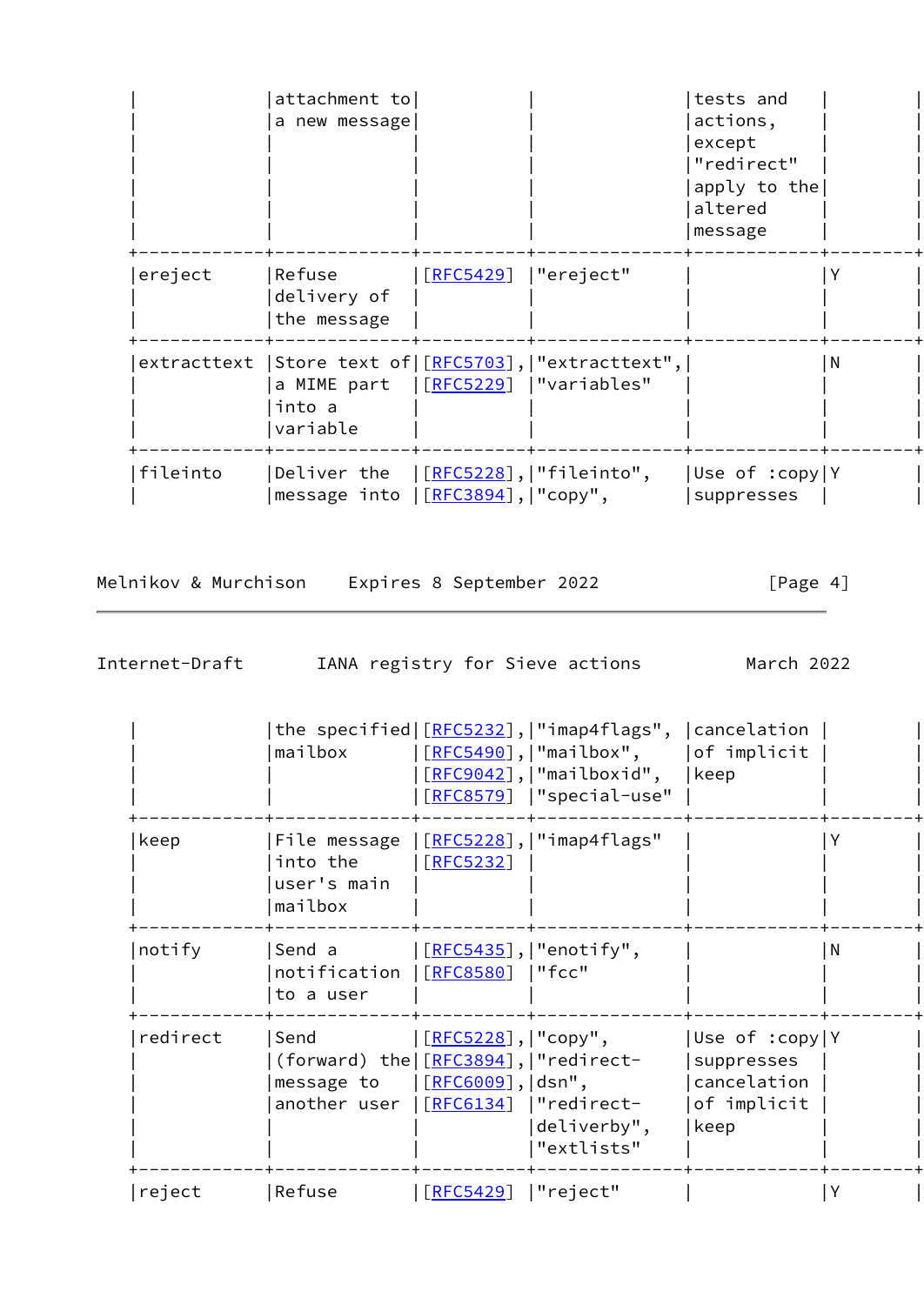|            | delivery of<br>the message                            |                    |                                                                              |                                                                                                          |                |
|------------|-------------------------------------------------------|--------------------|------------------------------------------------------------------------------|----------------------------------------------------------------------------------------------------------|----------------|
| removeflag | from a list<br>of IMAP flags                          |                    | Remove flags  [ <u>RFC5232</u> ], "imap4flags",<br>  [RFC5229]   "variables" |                                                                                                          | $\overline{N}$ |
| replace    | Replace a<br>MIME part                                | [REC5703]          | "replace"                                                                    | All<br>subsequent<br>tests and<br>actions,<br>except<br>"redirect"<br>apply to the<br>altered<br>message | l N            |
| set        | Store a value [RFC5229]  "variables"<br>in a variable |                    |                                                                              |                                                                                                          | $\overline{N}$ |
| setflag    | Set IMAP<br>system flags<br>or keywords               | <u>  [RFC5229]</u> | [ <mark>RFC5232</mark> ], "imap4flags",<br> "variables"                      |                                                                                                          | N              |
| vacation   | Vacation<br>autoresponder   [RFC6131],   "vacation-   |                    | $[$ RFC5230],   "vacation",                                                  |                                                                                                          | $\overline{N}$ |

Melnikov & Murchison Expires 8 September 2022 [Page 5]

<span id="page-5-1"></span>

| Internet-Draft |  |               | IANA registry for Sieve actions | March 2022 |  |
|----------------|--|---------------|---------------------------------|------------|--|
|                |  | $[$ [RFC8580] | seconds",<br>"fcc"              |            |  |
|                |  |               |                                 |            |  |

Table 1

# <span id="page-5-0"></span>[4](#page-5-0). Security Considerations

 The sole purpose of this document is to create a new IANA registry, so it doesn't create new security considerations for Sieve implementations.

 The new registry should help Sieve extension writers and Sieve implementors track interactions between different Sieve actions, so it might improve quality of specifications and implementations,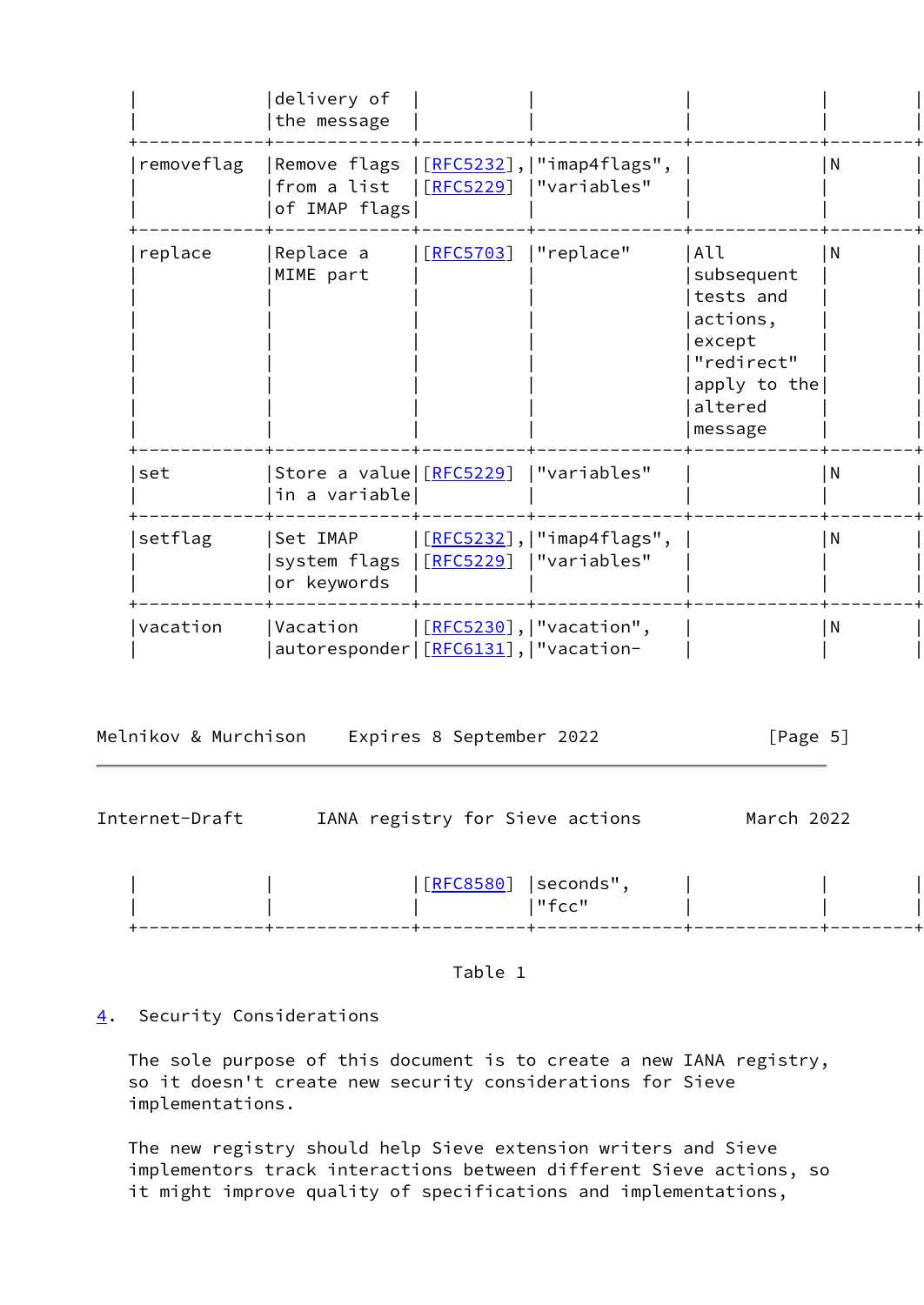including security aspects.

# <span id="page-6-0"></span>[5](#page-6-0). References

<span id="page-6-1"></span>[5.1](#page-6-1). Normative References

- [RFC2119] Bradner, S., "Key words for use in RFCs to Indicate Requirement Levels", [BCP 14](https://datatracker.ietf.org/doc/pdf/bcp14), [RFC 2119](https://datatracker.ietf.org/doc/pdf/rfc2119), DOI 10.17487/RFC2119, March 1997, <[https://www.rfc-editor.org/info/rfc2119>](https://www.rfc-editor.org/info/rfc2119).
- [RFC5228] Guenther, P., Ed. and T. Showalter, Ed., "Sieve: An Email Filtering Language", [RFC 5228](https://datatracker.ietf.org/doc/pdf/rfc5228), DOI 10.17487/RFC5228, January 2008, [<https://www.rfc-editor.org/info/rfc5228](https://www.rfc-editor.org/info/rfc5228)>.
- [RFC6785] Leiba, B., "Support for Internet Message Access Protocol (IMAP) Events in Sieve", [RFC 6785,](https://datatracker.ietf.org/doc/pdf/rfc6785) DOI 10.17487/RFC6785, November 2012, <<https://www.rfc-editor.org/info/rfc6785>>.
- [RFC8174] Leiba, B., "Ambiguity of Uppercase vs Lowercase in [RFC](https://datatracker.ietf.org/doc/pdf/rfc2119) [2119](https://datatracker.ietf.org/doc/pdf/rfc2119) Key Words", [BCP 14](https://datatracker.ietf.org/doc/pdf/bcp14), [RFC 8174,](https://datatracker.ietf.org/doc/pdf/rfc8174) DOI 10.17487/RFC8174, May 2017, [<https://www.rfc-editor.org/info/rfc8174](https://www.rfc-editor.org/info/rfc8174)>.
- <span id="page-6-2"></span>[5.2](#page-6-2). Informative References
	- [RFC3894] Degener, J., "Sieve Extension: Copying Without Side Effects", [RFC 3894](https://datatracker.ietf.org/doc/pdf/rfc3894), DOI 10.17487/RFC3894, October 2004, <[https://www.rfc-editor.org/info/rfc3894>](https://www.rfc-editor.org/info/rfc3894).
	- [RFC5229] Homme, K., "Sieve Email Filtering: Variables Extension", [RFC 5229,](https://datatracker.ietf.org/doc/pdf/rfc5229) DOI 10.17487/RFC5229, January 2008, <[https://www.rfc-editor.org/info/rfc5229>](https://www.rfc-editor.org/info/rfc5229).

| Melnikov & Murchison | Expires 8 September 2022 | [Page 6] |
|----------------------|--------------------------|----------|
|----------------------|--------------------------|----------|

- Internet-Draft IANA registry for Sieve actions March 2022
	- [RFC5230] Showalter, T. and N. Freed, Ed., "Sieve Email Filtering: Vacation Extension", [RFC 5230](https://datatracker.ietf.org/doc/pdf/rfc5230), DOI 10.17487/RFC5230, January 2008, [<https://www.rfc-editor.org/info/rfc5230](https://www.rfc-editor.org/info/rfc5230)>.
	- [RFC5232] Melnikov, A., "Sieve Email Filtering: Imap4flags Extension", [RFC 5232,](https://datatracker.ietf.org/doc/pdf/rfc5232) DOI 10.17487/RFC5232, January 2008, <[https://www.rfc-editor.org/info/rfc5232>](https://www.rfc-editor.org/info/rfc5232).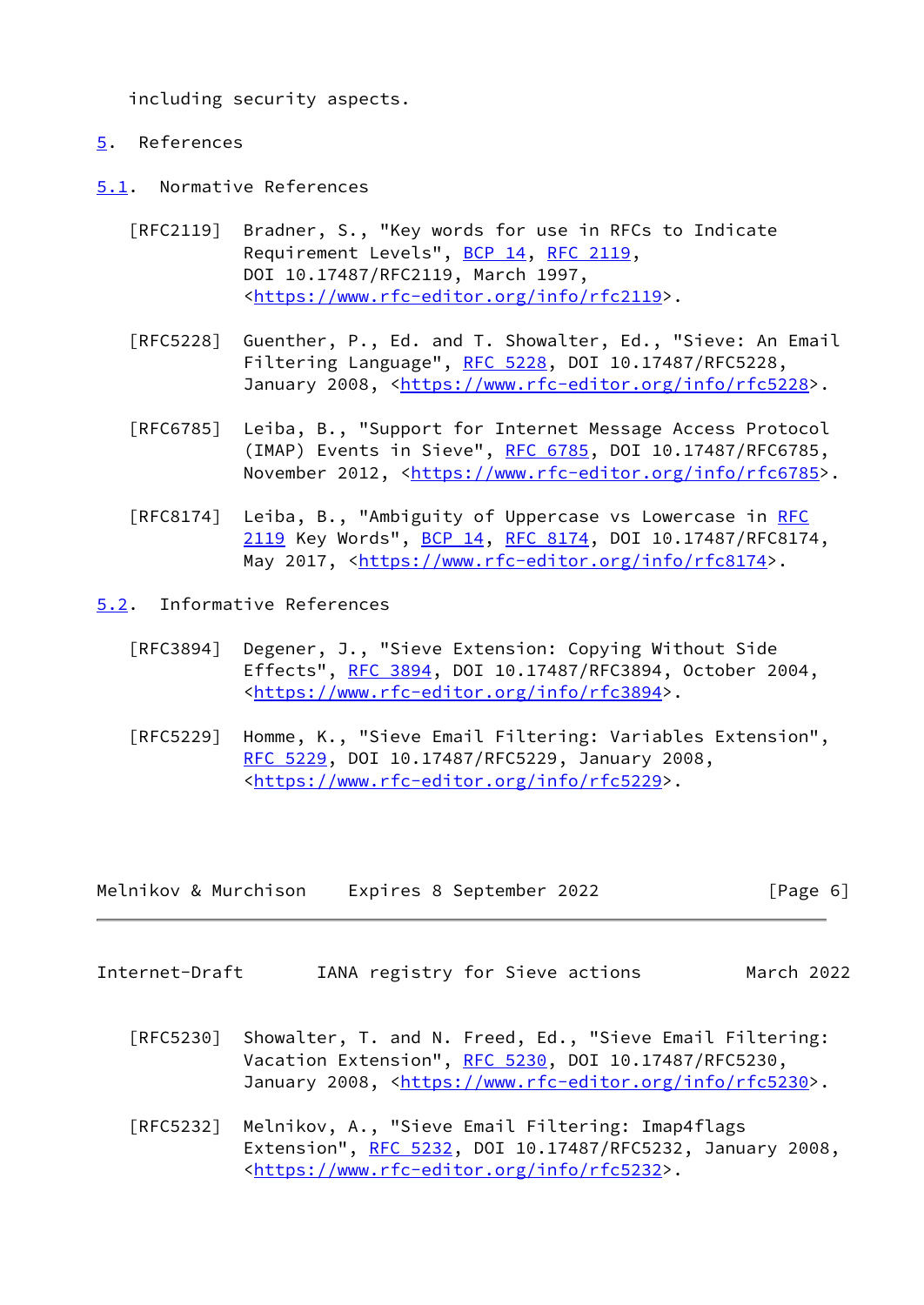- [RFC5293] Degener, J. and P. Guenther, "Sieve Email Filtering: Editheader Extension", [RFC 5293](https://datatracker.ietf.org/doc/pdf/rfc5293), DOI 10.17487/RFC5293, August 2008, [<https://www.rfc-editor.org/info/rfc5293](https://www.rfc-editor.org/info/rfc5293)>.
- [RFC5429] Stone, A., Ed., "Sieve Email Filtering: Reject and Extended Reject Extensions", [RFC 5429](https://datatracker.ietf.org/doc/pdf/rfc5429), DOI 10.17487/RFC5429, March 2009, <[https://www.rfc-editor.org/info/rfc5429>](https://www.rfc-editor.org/info/rfc5429).
- [RFC5435] Melnikov, A., Ed., Leiba, B., Ed., Segmuller, W., and T. Martin, "Sieve Email Filtering: Extension for Notifications", [RFC 5435,](https://datatracker.ietf.org/doc/pdf/rfc5435) DOI 10.17487/RFC5435, January 2009, [<https://www.rfc-editor.org/info/rfc5435](https://www.rfc-editor.org/info/rfc5435)>.
- [RFC5490] Melnikov, A., "The Sieve Mail-Filtering Language -- Extensions for Checking Mailbox Status and Accessing Mailbox Metadata", [RFC 5490](https://datatracker.ietf.org/doc/pdf/rfc5490), DOI 10.17487/RFC5490, March 2009, [<https://www.rfc-editor.org/info/rfc5490](https://www.rfc-editor.org/info/rfc5490)>.
- [RFC5703] Hansen, T. and C. Daboo, "Sieve Email Filtering: MIME Part Tests, Iteration, Extraction, Replacement, and Enclosure", [RFC 5703,](https://datatracker.ietf.org/doc/pdf/rfc5703) DOI 10.17487/RFC5703, October 2009, <[https://www.rfc-editor.org/info/rfc5703>](https://www.rfc-editor.org/info/rfc5703).
- [RFC6009] Freed, N., "Sieve Email Filtering: Delivery Status Notifications and Deliver-By Extensions", [RFC 6009](https://datatracker.ietf.org/doc/pdf/rfc6009), DOI 10.17487/RFC6009, October 2010, <[https://www.rfc-editor.org/info/rfc6009>](https://www.rfc-editor.org/info/rfc6009).
- [RFC6131] George, R. and B. Leiba, "Sieve Vacation Extension: "Seconds" Parameter", [RFC 6131](https://datatracker.ietf.org/doc/pdf/rfc6131), DOI 10.17487/RFC6131, July 2011, [<https://www.rfc-editor.org/info/rfc6131](https://www.rfc-editor.org/info/rfc6131)>.
- [RFC6134] Melnikov, A. and B. Leiba, "Sieve Extension: Externally Stored Lists", [RFC 6134](https://datatracker.ietf.org/doc/pdf/rfc6134), DOI 10.17487/RFC6134, July 2011, <[https://www.rfc-editor.org/info/rfc6134>](https://www.rfc-editor.org/info/rfc6134).

Melnikov & Murchison Expires 8 September 2022 [Page 7]

<span id="page-7-0"></span>Internet-Draft IANA registry for Sieve actions March 2022 [RFC6558] Melnikov, A., Leiba, B., and K. Li, "Sieve Extension for